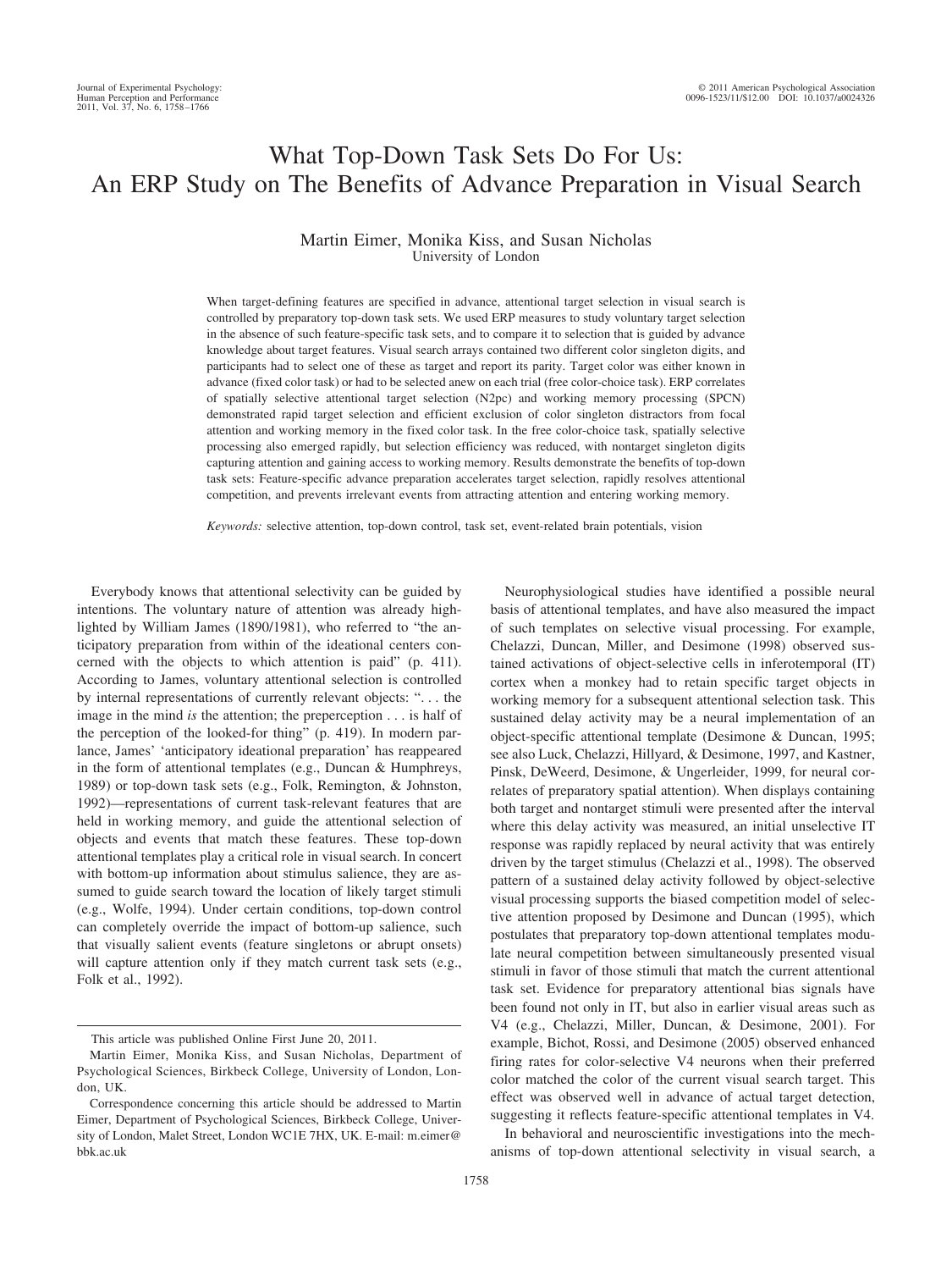specific attentional task set is introduced (usually via experimental instructions that specify target-defining features), and the impact of this task set on the selective processing of target and distractor stimuli is measured. In many studies, preparatory topdown task sets are held constant, and the features of target or nontarget stimuli or the properties of visual search displays are varied to study the efficiency of target detection in different situational contexts (e.g., Chelazzi et al., 1998; Duncan & Humphreys, 1989). Other studies have kept search display properties constant, and changed the content of top-down task sets between experimental blocks to demonstrate task-set contingent attentional capture (e.g., Folk et al., 1992; Eimer & Kiss, 2008). In all of these studies, target detection was guided by preparatory attentional templates because target properties were known in advance. There is, however, another question about the functional role of preparatory task sets that cannot be studied by this traditional approach: How does attentional selection between candidate target events that is guided by advance knowledge about target-defining features differ from intentional target selection processes that do not have the benefit of a preparatory top-down task set? In many real-life situations, several relevant events are simultaneously present in a scene, or appear unexpectedly, and observers have to select one among several potentially relevant stimuli without guidance from search templates that specify precise target stimulus features in advance. In the absence of a preparatory top-down task set, attentional selectivity may be determined primarily by bottom-up salience differences (e.g., Wolfe, Butcher, Lee, & Hyle, 2003), but it can also be based on voluntary top-down control mechanisms that operate in an online fashion upon the arrival of potentially relevant sensory information. The latter situation represents the interesting but rarely studied case where attentional target selection is still intentional, but is not controlled by James' 'anticipatory ideational preparation' for known target features. One aim of the present study was to investigate this type of voluntary attentional selectivity in the absence of a feature-specific preparatory task set. Another aim was to identify the benefits of anticipatory preparation by directly contrasting attentional target selection that takes place either with or without the aid of advance information about target-defining features.

We measured behavioral and electrophysiological correlates of voluntary target selection in response to physically identical search displays in two selection tasks that differed with respect to the presence versus absence of advance information about the targetdefining color. Visual search arrays containing eight different digits (digits 2 to 9) were presented. Two of these digits appeared in two different colors (red and blue, red and green, or blue and green), and were presented among gray distractor digits (see Figure 1). Participants had to select one of the two color singleton digits, and respond according to its parity (odd or even). In the *fixed color task*, target color was specified via experimental instructions and remained constant throughout. Because participants knew in advance that they had to select one specific color, and to ignore the other two colors, attentional target selection could be guided by a color-specific anticipatory task set. On the one third of all trials where digits in the two nontarget colors were presented, no response was required. In the *free color-choice task*, search displays were identical, but task instructions were different. Participants now had to select one of the two color singleton digits on every trial, and to report the parity of this target item. Because the



*Figure 1.* Example of a search array that was used in both tasks. Each array included two digits in different colors (randomly red and green, red and blue, or green and blue, here shown in black and white) among six gray distractor digits. Participants had to report the parity of one target digit. In the fixed color task, target color was specified in advance and remained constant across blocks. In the free color-choice task, there was no fixed target color, and participants had to select one of the two colored digits on each trial. The array shown includes a color digit on the vertical meridian and one in the left visual hemifield.

two digit colors were determined randomly on each trial and were thus unpredictable, participants could not prepare in advance for one specific target color, but instead had to select one of the two colored digits as target in an online fashion, after the search display had been presented. On two thirds of trials, the two colored digits differed in parity, and participants' response was used to determine which of these two items they had selected. Responses on the remaining one third of trials where singleton digits had the same parity were used to assess response selection accuracy in this free color-choice task.

This design made it possible to directly contrast intentional target selection that is guided by anticipatory ideational preparation for a specific target color (fixed color task) and target selection that has to be based on an online choice between two candidate target stimuli (free color-choice task). Because the two color singleton digits were equally salient, this choice could not be determined by bottom-up factors, but instead required a voluntary decision. The critical question was whether and how the voluntary selection of target events benefits from advance knowledge about and anticipatory preparation for a specific target-defining feature. To address this question, behavioral and event-related brain potential (ERP) measures were obtained during task performance. In particular, we focused on two lateralised ERP components at posterior electrodes (N2pc and SPCN) that are known to be associated with attentional selectivity in perception and working memory.

The N2pc component is an enhanced negativity over posterior scalp electrodes that emerges around 200 ms after the onset of a visual search array contralateral to the side of an attended stimulus, and is assumed to reflect the attentional selection of candidate target items among distractors in visual search tasks (Luck & Hillyard, 1994; Eimer, 1996; Woodman & Luck, 1999; Mazza, Turatto, Umiltà, & Eimer, 2007; Eimer & Kiss, 2008). The sustained posterior contralateral negativity (SPCN), also referred to as contralateral delay activity (CDA), is an ERP component that has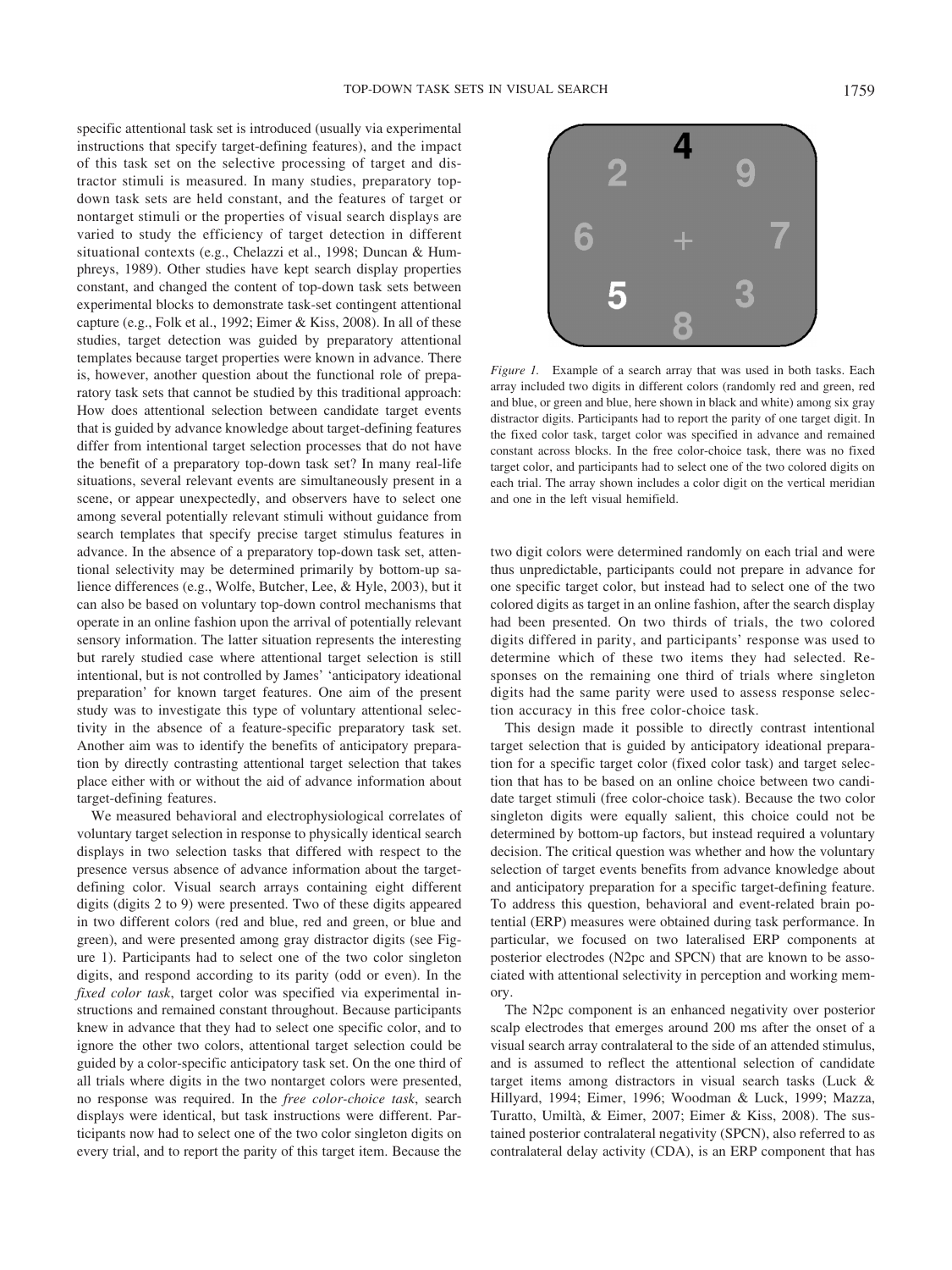been observed in working memory tasks. It is associated with the spatially selective maintenance of working memory representations (McCollough, Machizawa, & Vogel, 2007; Vogel & Machizawa, 2004). The SPCN is similar to the N2pc in its scalp distribution, but has a later onset (around 300 ms poststimulus). In experiments that require both the spatial selection of target events and their subsequent maintenance in working memory (e.g., Vogel & Machizawa, 2004; Mazza et al., 2007; Eimer & Kiss, 2010) the N2pc precedes the SPCN, in line with the view that these two components reflect the successive stages of attentional target selection followed by the activation of a target representation in working memory. Importantly, the SPCN can be observed to nonlateralised postcues presented at fixation when these cues signal which side of a memorized search array needs to be accessed (Eimer & Kiss, 2010). This result underlines that the SPCN is not confounded with asymmetric visual responses to lateralised memory-related stimuli, and demonstrates that this component is also associated with spatially selective attentional access to visual representations in working memory.

Due to the lateralised nature of the N2pc and SPCN (i.e., the fact that both are elicited over the hemisphere contralateral to the visual hemifield of attended or remembered stimuli), these components are not present when task-relevant stimuli appear on the vertical midline. In search displays with two salient potential target stimuli, it is therefore possible to isolate the spatially selective processing of one laterally presented item by presenting the other item on the midline. For such displays, N2pc and SPCN components will exclusively reflect attentional and working memory processes that are triggered in response to the candidate target stimulus in the left or right hemifield.

We measured N2pc and SPCN components in response to search arrays that required participants to select one color singleton digit and ignore the other colored digit. This was done separately for the fixed color task where this selection was guided by advance information about the target-defining color, and for the free color-choice task where no such advance information was available. Lateralised posterior ERP components were computed separately for three types of search arrays that differed with respect to the positions of target and distractor color digits—lateral target with distractor on the vertical midline, lateral target with distractor in the opposite hemifield, and lateral distractor with target on the vertical midline. The central question was whether and how preparatory feature-specific top-down task sets affect the speed and efficiency of attentional target selection. Fast and efficient selection will be reflected by a short-latency N2pc component in response to laterally presented targets and a subsequent SPCN, indicative of the spatially selective processing of selected items in working memory. If attentional selection is efficient, color singleton distractors should not capture attention or gain entry into working memory, and target processing should therefore be minimally affected by the simultaneous presence of such distractors. In this case, no N2pc and SPCN components should be triggered by laterally presented distractors in search arrays where selected targets appear on the midline, and N2pc/SPCN components to lateral targets should not differ between trials where color distractors appear in the opposite hemifield and trials where they are presented on the vertical meridian. If a preparatory top-down task set that specifies target color enables efficient target selection, this is the pattern of results that should be observed in the fixed color task.

In the free color-choice task, where no color-specific top-down task set was available in advance, the attentional selection of one target color had to proceed concurrently with the visual analysis of the search array. Together with the absence of a color-defined attentional template at search array onset, the presence of this additional task load should have reduced the speed and efficiency of attentional target selection in the free color-choice task relative to the fixed color task. When the efficiency of target selection is impaired, color singleton distractors may be able to attract attention and may even gain access to working memory. In this case, lateral distractors presented together with midline targets should trigger N2pc and SPCN components indicative of attentional capture and working memory processing, respectively. Furthermore, distractor singletons may compete with targets for attentional selection and subsequent processing in working memory, which should result in attenuated N2pc and SPCN components to lateral targets that are accompanied by color distractors in the opposite hemifield. Visual-perceptual processing may even be completely nonselective with respect to target and distractor singletons. In this case, N2pc components of similar size should be observed for arrays with lateral targets and midline distractors and for arrays with lateral distractors and midline targets. Furthermore, no N2pc should be present at all for arrays where targets and distractors appear in opposite hemifields. If the efficiency of voluntary attentional selection was impaired in the absence of feature-specific top-down task sets, one of these patterns of ERP results should be observed in the free color-choice task. Overall, differences in the efficiency of selective processing between this task and the fixed color task, as reflected by task-dependent N2pc and SPCN differences, would provide new insights into the role of feature-specific anticipatory preparation in visual attention.

#### **Method**

#### **Participants**

Twenty-three volunteers took part in the experiment. Three participants were excluded from further analysis because of excessive eye movements. Two others were excluded because their error rate on same-parity trials in the free color-choice task exceeded 10% (see below). All remaining 18 participants (mean age 26.7 years, seven male) had normal or corrected vision.

## **Stimuli and Procedure**

Stimuli were presented on a CRT monitor with a 60 Hz refresh rate. Search arrays consisted of eight different digits (digits 2 to 9) arranged at equidistant positions around a central fixation cross at a radial distance of 2.75° visual angle. Each digit subtended  $0.6^{\circ} \times$ 0.8°. Two of these digits had two different colors (red, blue, or green; CIE x/y values .634/.350, .143/.070, and .302/.576), and the other six digits were gray (CIE .319/.360). Displays with a red and a green, a red and a blue, or a green and a blue digit were presented in random order and with equal probability across trials. The location of one color digit was randomly chosen on each trial, and the second color digit was always separated by two gray distractor items from the other color singleton. All colors were equiluminant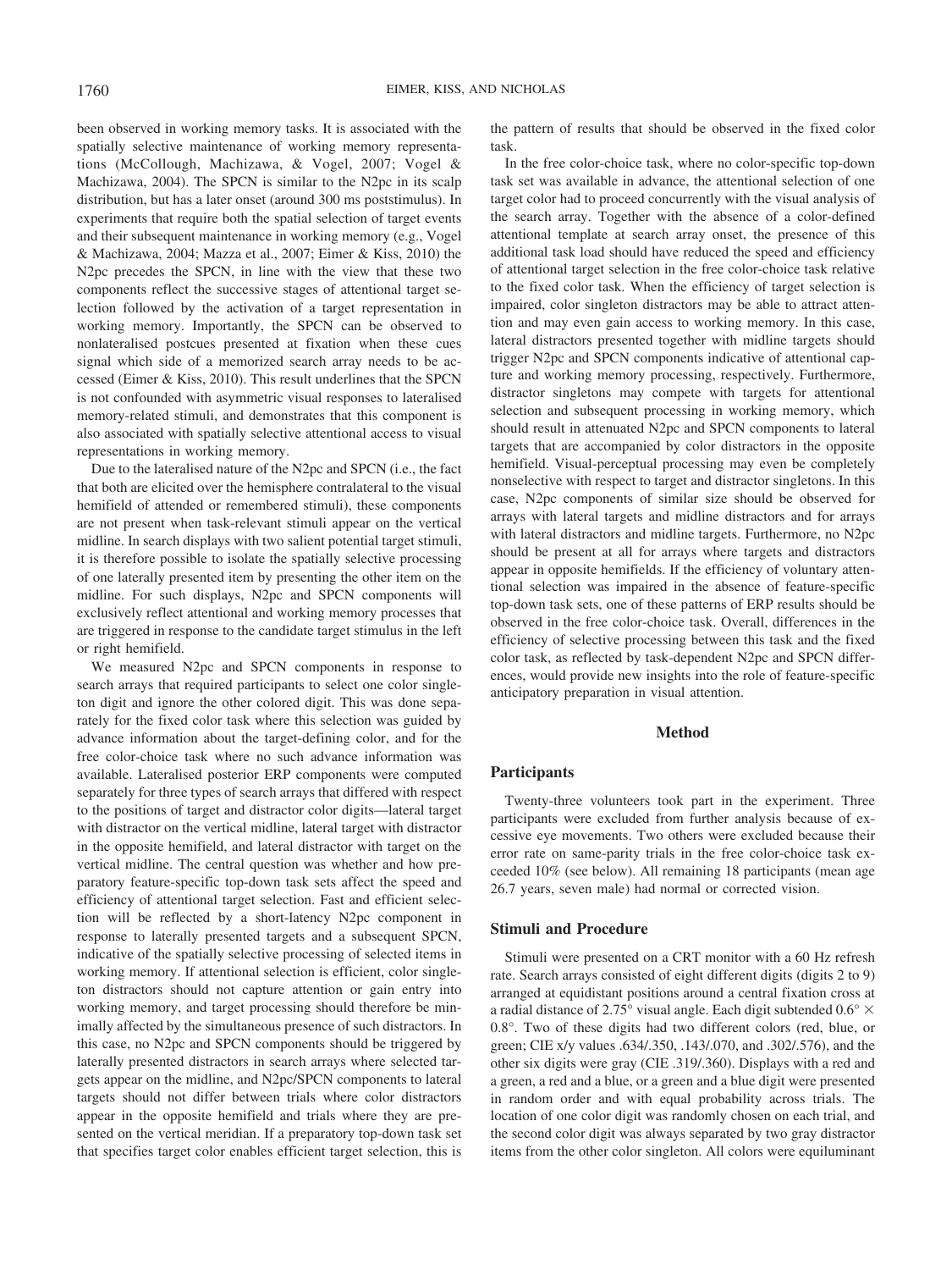$(4.5 \text{ cd/m}^2)$ . Search arrays were presented for 150 ms and followed by a 1650 ms empty interval. A central fixation point was continuously present throughout each block.

There were two search tasks. In the *fixed color task*, one color was designated as target color, and the other two colors were nontarget colors. Participants had to detect the target-color digit and report whether it was odd or even by pressing one of two vertically arranged response keys (even digit: top key; odd digit: bottom key) with their left or right hand. A target-color item was present in two thirds of all trials and was randomly and equiprobably an odd or an even digit. In the remaining trials, the two nontarget-color digits were presented, and no response was required. In the *free color-choice task*, participants were instructed to select one of the two colored digits in the search display on each trial, and to respond according to the parity (odd or even) of this chosen target item. They were informed that each of the three possible target colors was equally likely to appear in each search array, and that they could, therefore, not select one specific target color in advance. Digit/color assignments were arranged such that on two thirds of all trials, the two colored digits differed in their parity, so that participants' response choice could be used to determine which of these two digits they had selected. In the remaining one third of all trials, both colored digits were either odd or even, and thus required the same response. These trials were used to determine the accuracy of participants' response selection in the free color-choice task. Task order, target color in the fixed color task, and assignment of hands to response keys were counterbalanced across participants. Eight successive blocks of 96 trials each were run for each search task, resulting in a total of 768 trials per task.

#### **EEG Recording and Data Analysis**

EEG was DC-recorded from 23 scalp electrodes at standard positions of the extended 10/20 system (500 Hz sampling rate; 40 Hz low-pass filter) against a left-earlobe reference, and rereferenced offline to averaged earlobes. The continuous EEG was segmented from 100 ms prior to 600 ms after search array onset. Trials with artifacts (HEOG exceeding  $\pm$  25  $\mu$ V, VEOG exceeding  $\pm$  60 µV, all other channels exceeding  $\pm$  80 µV) were removed prior to analysis. Averaged waveforms were computed for the fixed color task and the free color-choice task. Separate averages were computed for different spatial target-distractor arrangements in the search display: (a) Target on the left or right side and distractor on the vertical meridian (top or bottom position); (b) Target and distractor in opposite hemifields (target left/distractor right, or vice versa); and (c) Target on the vertical meridian and distractor on the left or right side. The N2pc component was measured on the basis of ERP mean amplitudes obtained between 210 and 260 ms after search array onset at lateral posterior electrodes PO7 and PO8 where this component is maximal. The SPCN component was quantified on the basis of ERP mean amplitudes measured in the 400–600 ms poststimulus time window at PO7/8.

Reaction times (RTs) and response accuracy were determined for each trial. In the free color-choice task, participants' ability to correctly base response selection on the parity of the chosen target digit was estimated on the basis of response accuracy on those trials where both colored digits had the same parity. Two participants whose error rate exceeded 10% on these trials were excluded from further analyses.

## **Results**

## **Behavioral Results**

Figure 2 shows mean correct RTs in the fixed color task and in the free color-choice task, separately for trials where the two colored digits had the same or a different parity. A main effect of task was obtained,  $F(1, 17) = 42.84$ ,  $p < .001$ ,  $\eta_p^2 = .716$ , as RTs were faster in the fixed color task than in the free color-choice task (657 ms vs. 731 ms). There was also a main effect of distractor compatibility (same vs. different parity as the target),  $F(1, 17) =$ 22.97,  $p < .001$ ,  $\eta_p^2 = .575$ , and, more importantly, an interaction between task and distractor compatibility,  $F(1, 17) = 13.43$ ,  $p <$ .01,  $\eta_p^2$  = .441. In the free color-choice task, participants responded faster on trials where both color singletons had the same parity than on trials where one color digit was odd and the other was even, 716 vs. 739 ms;  $t(17) = 5.01$ ,  $p < .001$ . In contrast, the identity of the nontarget-color digit (same or different parity) did not affect RTs to targets in the fixed color task, 654 vs. 658 ms;  $t(17) = 1.38$ ,  $p = .186$ . In the fixed color task, incorrect responses occurred on 2.1% of all target-present trials, and there were no False Alarms on target-absent trials. In the free color-choice task, participants chose the incorrect response on 4.8% of all trials where both colored digits had the same parity.

## **ERP Results**

Figure 3 shows ERPs triggered at electrodes PO7/8 contralateral and ipsilateral to the visual field of a target color digit in trials where the distractor color digit was located on the vertical meridian (top panel) or in the opposite visual field (middle panel), separately for the fixed color task (left) and the free color-choice task (right). In Figure 3 (bottom panel), ERP waveforms obtained at PO7/8 contralateral and ipsilateral to distractor color digits are shown for trials where these were accompanied by a target color



*Figure 2.* Mean correct response times to targets in the fixed color task and in the free color-choice task, shown separately for trials where the parity of the two color singleton digits was the same or different. Error bars represent standard errors of the mean.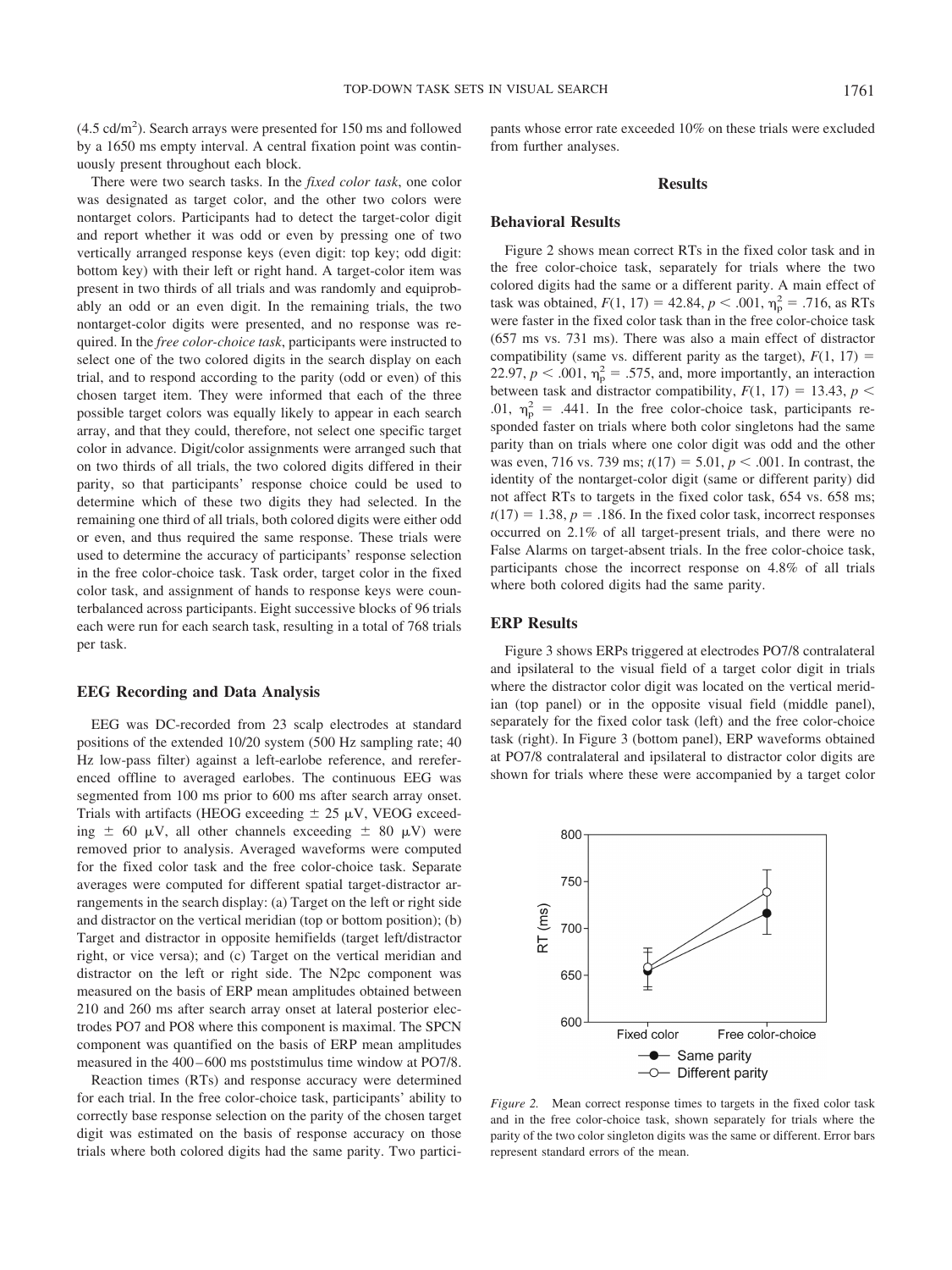

*Figure 3.* ERPs elicited in the 600 ms interval after search array onset at posterior electrode sites PO7/8 in the fixed color task (left) and in the free color-choice task (right). Top panel: ERPs for search arrays containing a lateral target and a color digit distractor on the vertical midline, shown separately for electrodes contralateral (dashed lines) and ipsilateral (solid lines) to the visual hemifield where the target was presented. Middle panel: ERPs for search arrays containing a lateral target and a color digit distractor in the opposite hemifield, for electrodes contralateral and ipsilateral to the target. Bottom panel: ERPs for search arrays containing a lateral color digit distractor and a target on the vertical midline, for electrodes contralateral and ipsilateral to the distractor.

digit on the vertical midline. Figure 4 presents difference waveforms obtained by subtracting ipsilateral from contralateral ERPs, separately for the three different search array types and the two tasks. Figure 4 also shows scalp distribution maps for N2pc and SPCN components obtained during their respective time windows (210 –260 ms and 400 – 600 ms poststimulus) for trials with lateral targets and midline distractors, separately for the fixed color task and the free color-choice task.

In the fixed color task, target color digits elicited a large N2pc component that was followed by a sustained posterior contralateral negativity (SPCN). These two components were triggered in a very similar fashion regardless of whether distractor color digits appeared on the vertical meridian or in the opposite visual field. In contrast, no N2pc or SPCN components were apparent in the fixed color task for lateral distractor digits accompanied by midline targets. A different pattern of results was observed in the free color-choice task. Selected target color digits on the left or right side that were accompanied by a midline distractor triggered successive N2pc and SPCN components. However, the N2pc was delayed and attenuated relative to the N2pc obtained in response to the same type of search array in the fixed color task. On trials where lateral target digits were accompanied by a distractor color digit in the opposite hemifield, target-elicited N2pc and SPCN

### Difference waveforms



*Figure 4.* Difference waveforms obtained by subtracting ipsilateral from contralateral ERPs in the fixed color task (gray lines) and the free colorchoice task (black lines), shown separately for search arrays with lateral targets and midline distractors, arrays with targets and distractors in opposite hemifields, and arrays with lateral distractors and midline targets. Bottom panel: Topographic maps (back views) of N2pc and SPCN scalp distributions observed during the 210 –260 ms poststimulus time window (N2pc) and during the 400 – 600 ms time window (SPCN) in response to arrays with lateral targets and midline distractors, shown separately for the fixed color task and the free color-choice task. Maps were constructed by spherical spline interpolation (see Perrin, Pernier, Bertrand, & Echallier, 1989) after mirroring the ipsilateral-contralateral difference waveforms to obtain symmetrical voltage values for both hemispheres.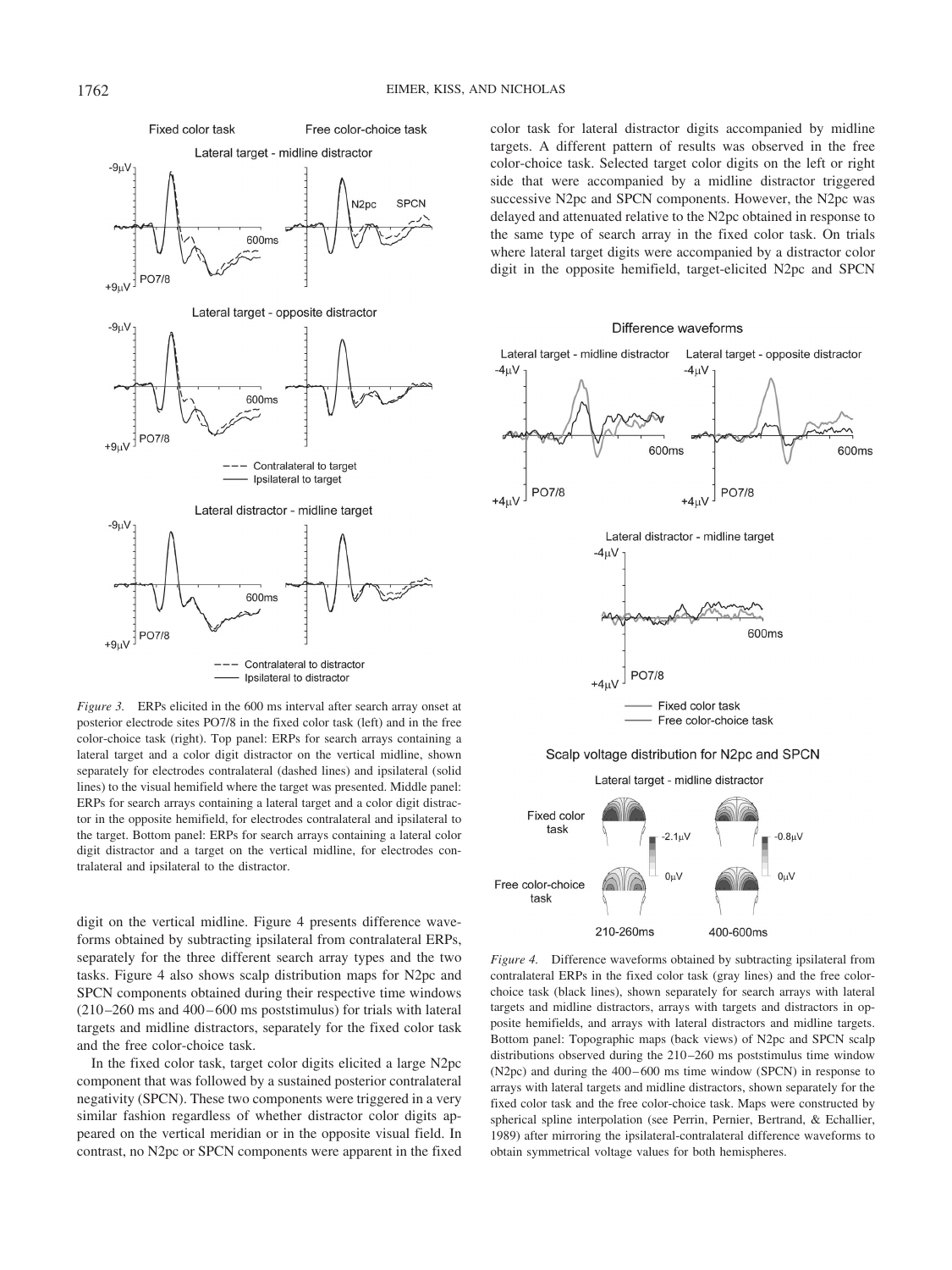components were strongly attenuated relative to the fixed color task. Whereas no lateralised ERP components were elicited by lateral distractor color digits accompanied by midline targets in the fixed color task, lateral distractors triggered a small N2pc and a substantial subsequent SPCN in the free color-choice task. These informal observations were confirmed by the statistical analyses described below.

**N2pc component.** In the fixed color task, a main effect of contralaterality (electrode contralateral vs. ipsilateral to the target),  $F(1, 17) = 27.59, p < .001, \eta_p^2 = .619$ , was obtained for trials with lateral targets, reflecting an N2pc to these stimuli. There was no interaction between contralaterality and distractor location (midline vs. opposite hemifield),  $F < 1$ , demonstrating that an N2pc of similar amplitude was triggered for both search array types. There was no N2pc in response to lateral distractor color digits accompanied by targets on the vertical meridian,  $F < 1$ . In the free color-choice task, a main effect of contralaterality for trials with lateral targets,  $F(1, 17) = 22.11$ ,  $p < .001$ ,  $\eta_p^2 = .565$ , indicative of an N2pc, was accompanied by an interaction between contralaterality and distractor location,  $F(1, 17) = 16.28, p < .001, \eta_{\rm p}^2 =$ .489, confirming that the target N2pc was strongly reduced on trials where the nontarget color digit was in the opposite hemifield relative to trials where it was on the vertical midline. However, follow-up analyses revealed that the N2pc was reliably present for both types of trials, both  $F(1, 17) > 7.45$ , both  $p < .05$ , both  $\eta_p^2$ .305. In marked contrast to the fixed color task, a significant N2pc was triggered in the free color-choice task by lateral distractor color digits that were presented together with midline targets, *F*(1, 17) = 7.27,  $p < .05$ ,  $\eta_p^2 = .300$ .

Further analyses were conducted to directly compare N2pc components triggered by each of the three search array types in the fixed color and free color-choice tasks, with task as additional factor. N2pc amplitude for lateral targets accompanied by midline distractors was smaller in the free choice task than in the fixed color task, as demonstrated by an interaction between task and contralaterality,  $F(1, 17) = 6.6, p < .05, \eta_{\rm p}^2 = .280$ . For lateral targets presented together with color digit distractors in the opposite hemifield, the N2pc was much smaller in the free color-choice task as compared to the fixed color task,  $F(1, 17) = 16.72$ ,  $p <$ .001,  $\eta_p^2$  = .496, and this N2pc attenuation was even more pronounced than for displays with lateral targets and midline distractors.<sup>1</sup> For search arrays with lateral distractors and midline targets, the analysis of N2pc mean amplitudes obtained a significant interaction between task and contralaterality,  $F(1, 17) = 4.73$ ,  $p \le$ .05,  $\eta_p^2 = .218$ , due to the fact that color digit distractors triggered a small but reliable N2pc in the free color-choice task, but not in the fixed color task.

The N2pc to lateral target stimuli was not just smaller, but was also delayed in the free color-choice task relative to the fixed color task (see Figure 4). Jackknife-based analyses were conducted for the onset latency of the N2pc to lateral target stimuli (using the method described by Miller, Patterson, & Ulrich, 1998, with N2pc onset defined as the time-point where the voltage in N2pc difference waveforms exceeded  $-0.5 \mu V$ .<sup>2</sup> For search arrays with lateral targets and midline distractors, target N2pc onset was reliably delayed by 28 ms in the free color-choice task relative to the fixed color task, corrected t-value  $t_c(17) = 4.8$ ,  $p < .001$ . An N2pc onset difference of 32 ms was found between the two tasks

for search arrays with lateral targets and distractors in the opposite hemifield,  $t_c(17) = 3.4, p < .01$ .

**SPCN component.** The SPCN (measured in the 400–600 ms time window after search array onset) was reliably elicited by lateral target stimuli in the fixed color task, as confirmed by a main effect of contralaterality,  $F(1, 17) = 8.21, p < .05, \eta_{\rm p}^2 = .326$ . Target SPCN amplitudes did not differ between search arrays with midline distractors and arrays with distractors in the opposite hemifield,  $F < 1$ . No reliable SPCN was triggered in the fixed color task by search arrays containing a lateral distractor and a midline target,  $F(1, 17) = 2.8$ ,  $p = .113$ . A different SPCN pattern was found for the free color-choice task. For lateral targets, a main effect of contralaterality,  $F(1, 17) = 18.5, p < .001, \eta_p^2 = .521$ , reflecting the presence of an SPCN, was accompanied by a significant interaction between contralaterality and distractor location (midline vs. opposite hemifield),  $F(1, 17) = 19.55, p < .001, \eta_p^2 =$ .535, confirming that SPCN components triggered by selected color digit targets on the left or right side were strongly reduced when a color digit distractor was present on the opposite side. Follow-up analyses demonstrated that a reliable SPCN was elicited by lateral targets accompanied by midline distractors,  $F(1, 17) =$ 24.12,  $p < .001$ ,  $\eta_{\rm p}^2 = .587$ , whereas the SPCN in response to targets presented together with a colored digit distractor in the opposite hemifield was only marginally significant,  $F(1, 17) =$ 4.3,  $p = .054$ ,  $\eta_p^2 = .202$ . In contrast to the fixed color task, lateral color digit distractors that were presented together with midline targets triggered a reliable SPCN component,  $F(1, 17) = 16.0, p <$ .001,  $\eta_p^2 = .485$ .

Additional analyses were conducted to directly compare SPCN components triggered by each of the three different search array types in the fixed color and free color-choice tasks, with task as additional factor. For lateral targets presented together with midline distractors, no interaction between task and contralaterality was present,  $F \leq 1$ , as SPCN components were of similar amplitude in both tasks. In contrast, a significant task x contralaterality interaction was observed for arrays with targets and distractors in opposite hemifields,  $F(1, 17) = 5.91$ ,  $p < .05$ ,  $\eta_p^2 = .258$ , reflecting the strong attenuation of the SPCN in the free color-choice task. This interaction was also reliable for search arrays with lateral distractors and midline targets,  $F(1, 17) = 9.54$ ,  $p < .01$ ,  $\eta_{\rm p}^2$  = .359, due to the presence of a significant SPCN in the free color-choice task, and its absence in the fixed color task.

<sup>&</sup>lt;sup>1</sup> The observation that the target N2pc amplitude difference between the fixed colour task and the free colour-choice task was larger for trials with distractor singletons in the opposite hemifield than for trials with midline distractors was confirmed in an additional analysis across these two display types that included the additional factor distractor location (opposite side vs. midline). This analysis revealed a significant task x distractor location x contralaterality interaction,  $F(1, 17) = 9.41$ ,  $p < .01$ ,  $\eta_p^2 = .356$ .

<sup>2</sup> N2pc onset was quantified on the basis of an absolute rather than a relative amplitude criterion because the large N2pc amplitude difference between the two tasks for trials with targets and distractors in opposite hemifields prevented a meaningful application of the more commonly used relative criterion. For trials with lateral targets and midline distractors, an additional jackknife analysis where N2pc onset was defined as 50% of its peak amplitude confirmed the presence of a reliable N2pc onset delay in the free colour-choice task,  $t_c(17) = 4.1$ ,  $p < .01$ .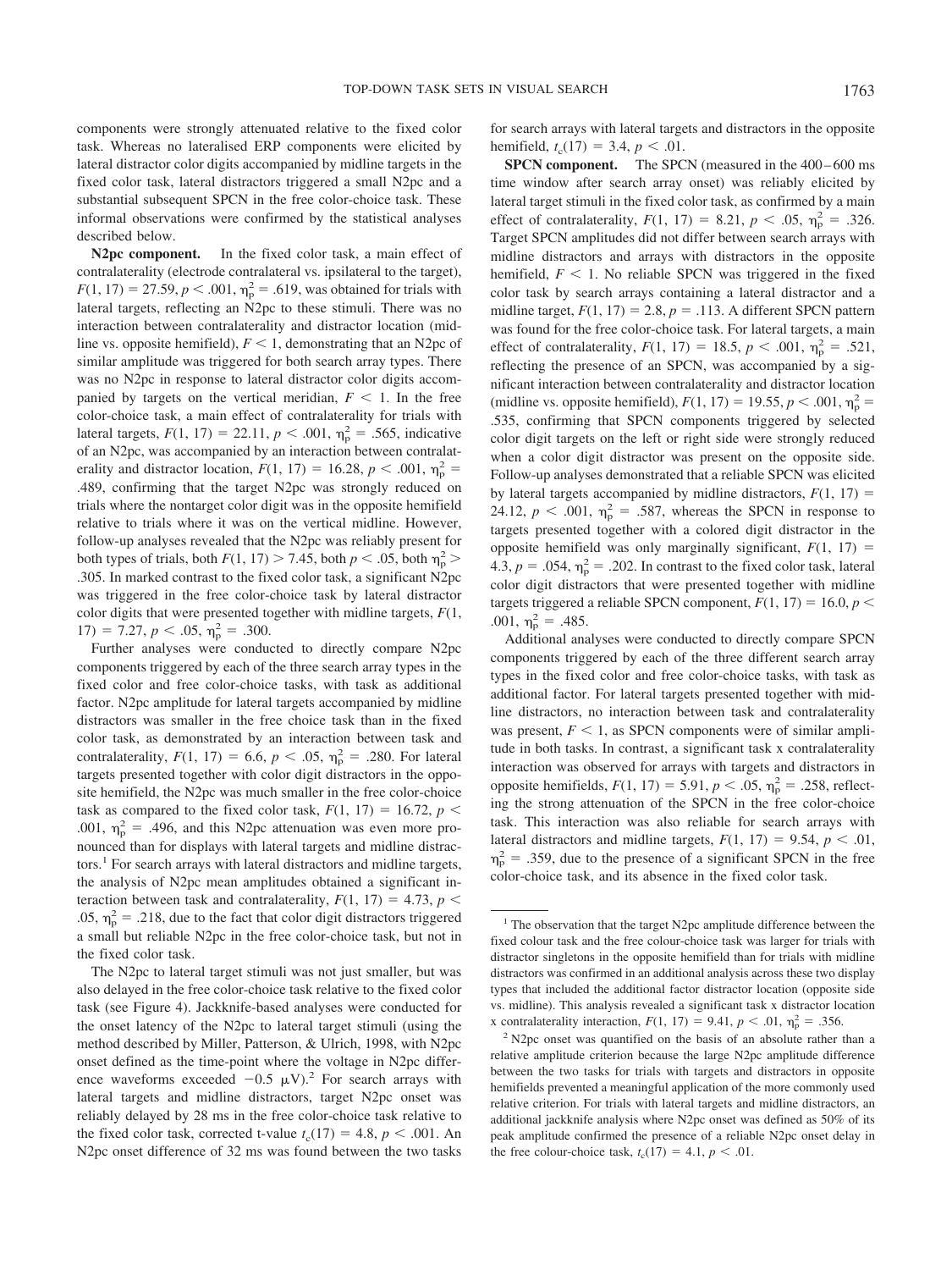## **Discussion**

To study how intentional target selection in visual search operates in the absence of advance information about target-defining features, and to identify the benefits for attentional selectivity that are conveyed by the availability of preparatory top-down task sets, behavioral and electrophysiological indicators of attentional processing were compared between two search tasks that were performed in response to identical visual displays, but with different instructions. In the fixed color task, participants had to select a digit defined by a known target color in order to report its parity, while ignoring another task-irrelevant color singleton digit, or both color digits if neither matched the target color. In the free colorchoice task, no target color was specified in advance, and two of the three possible singleton colors were randomly chosen on each trial. Participants had to select one of the two color singleton digits and report its parity. In the former task, attentional target selection was guided by advance knowledge about the target-defining color, whereas no such feature-specific top-down task set was available in the latter task.

RTs were 74 ms faster in the fixed color task relative to the free color-choice task, which provides initial evidence that anticipatory preparation did indeed facilitate attentional target selection. Furthermore, the identity of the ignored color singleton digit (same vs. different parity as the target) had no effect on RTs in the fixed color task, suggesting that these distractors were not processed sufficiently deeply to affect response selection. In contrast, a significant behavioral distractor compatibility effect was present in the free color-choice task, with slower RTs on trials where targets and distractors differed in parity. This indicates that even though targets were selected on the basis of color, nonselected distractor digits were processed up to a level where their identity was available, which affected the selection of responses to targets. Overall, these behavioral findings show that the availability of a feature-specific top-down task set had a strong impact on the efficiency of attentional target selection. The ERP results obtained in this study provide new and more specific insights into the mechanisms that produce these behavioral effects of advance preparation on selective attention.

In the fixed color task, attentional target selection was indeed very efficient, as expected. Lateral targets accompanied by distractors on the vertical midline elicited a large N2pc component, reflecting the spatial selection of target-color digits, followed by an SPCN component indicative of the subsequent processing of these targets in working memory. In contrast, no reliable N2pc or SPCN components were triggered by lateral nontarget-color digits that were presented together with midline targets, demonstrating that the preparatory top-down color task set prevented attentional capture by salient nontarget stimuli, and also prevented access of these distractors to working memory. N2pc and SPCN components to lateral targets were equal in size for trials where distractors appeared on the vertical meridian (and thus could not trigger lateralised posterior components) and trials where distractors were located in the opposite hemifield, which further supports the conclusion that color singleton distractors in the fixed color task were effectively excluded from competition with targets for attentional selection and access to working memory. This is perfectly consistent with the observation that no RT distractor compatibility effects were observed in this task (see above). Overall, the ERP

results observed in the fixed color task are in line with the biased competition model of selective attention (Desimone & Duncan, 1995) and its central claim that preparatory top-down attentional templates bias competition between simultaneous stimuli in visual processing in favor of those stimuli that match currently taskrelevant features. The presence of an N2pc component to lateral targets, and the absence of an N2pc to equally salient lateral distractors in the fixed color task suggest that this competition is largely resolved within 200 ms after search array onset.

The ERP results obtained in the free color-choice task demonstrate that when a preparatory top-down task set is absent at search display onset, and participants have to make an online choice between two color singletons, the efficiency of attentional selection is impaired. They do, however, also show that early selectivity of visual-perceptual processing is by no means abolished when anticipatory ideational preparation is not possible, and participants have to choose between two equally salient candidate target events after the onset of a visual search array. On trials with lateral targets and midline distractors, the N2pc component emerged within about 200 ms after stimulus onset. This observation is interesting, as it demonstrates that online attentional selection processes can operate rapidly even when there is no advance information about target-defining features (see also Wolfe, Horowitz, Kenner, Hyle, & Vasan, 2004, for behavioral evidence for rapid top-down control of cued target selection with short cue-target intervals). However, N2pc onset was delayed by about 30 ms in the free color-choice task relative to the fixed color task (Figure 4, top left panel). This finding suggests one first benefit of the anticipatory ideational preparation process postulated by William James (1890/1981): Feature-specific top-down task sets increase the speed of attentional target selection. It should be noted that the magnitude of this speed benefit, as inferred from target N2pc onset differences between the two tasks (about 30 ms), was considerably smaller than the overall RT difference between the fixed color and free color-choice task (74 ms), which suggests that additional processes beyond attentional selection speed also contributed to this behavioral difference. As discussed below, the SPCN results observed in the free color-choice task provide evidence about the nature of these additional processes.

The most obvious qualitative difference in the pattern of ERP results between the two tasks was found for search arrays with lateral distractors and midline targets. While no N2pc and SPCN components were triggered by these arrays in the fixed color task, these components were reliably present in the free color-choice task (Figure 3, bottom panel). The emergence of an N2pc to lateral distractors suggests that these distractors captured attention on at least some trials, even though the other color digit on the midline was eventually chosen as target. Again, this does not imply that visual processing was completely nonselective in the free colorchoice task: Although reliable, the N2pc to lateral distractor/ midline target search arrays was much smaller than the N2pc in response to lateral target/midline distractor arrays, which further underlines the early emergence of attentional selectivity in this task. Nevertheless, the presence of an N2pc to lateral distractors in the free color-choice task, and its absence in the fixed color task points to a second benefit of anticipatory ideational preparation: Anticipatory top-down task sets prevent attentional capture by salient but currently irrelevant visual stimuli.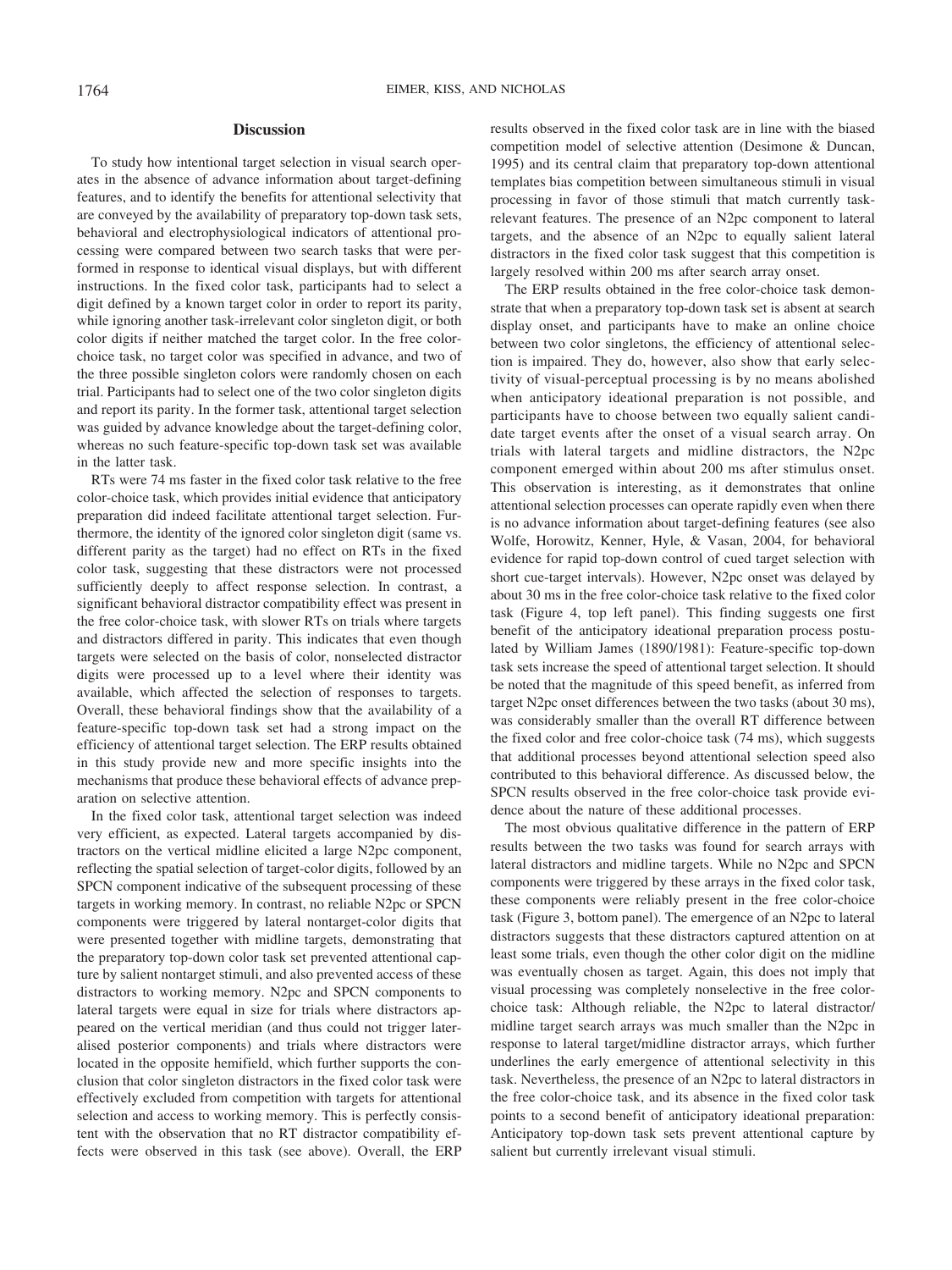As important as the presence of a small distractor-elicited N2pc in the free color-choice task is the fact that lateral distractors elicited a substantial and highly significant SPCN component when they were accompanied by targets on the vertical midline. This finding demonstrates that in the absence of a preparatory feature-specific task set, nonselected color digits gained access to processing in working memory. This conclusion is perfectly consistent with the presence of substantial behavioral distractor compatibility effects in the free colorchoice task, which provides converging evidence for the processing of distractor identity in this task. The presence of reliable SPCN components triggered by distractors in the free color-choice task, and their absence in the fixed color task suggest a third benefit of anticipatory ideational preparation: Preparatory top-down task sets prevent access of salient but currently task-irrelevant stimuli to working memory. This function of top-down attentional preparation was already anticipated by William James in his claim that "an object attended to will remain in the memory, while one inattentively allowed to pass will leave no traces behind" (James, 1890/1981, p. 403f.). The observation that lateral distractors elicited an SPCN component in the free colorchoice task points to another cause for the RT delay observed in this task relative to the fixed color task: When target selection is not guided by anticipatory attentional templates, the resulting competition between target and distractor items for working memory processing will interfere with the speed and efficiency of target identification.

The ERP results observed in the free color-choice task for search arrays where targets and distractors appeared in opposite hemifields provides further evidence for impaired attentional selectivity in this task. N2pc and SPCN components to lateral target stimuli were both strongly attenuated relative to arrays with lateral targets and midline distractors, and the SPCN was only marginally significant. In other words, distractors in the opposite hemifield acted as strong competitors for attentional selection and access to working memory when no advance feature-specific top-down task set was available to guide attentional target selection. This is of course perfectly consistent with the observation that color digit distractors triggered reliable N2pc and SPCN components in the free color-choice task when they were paired with targets on the vertical midline. If N2pc and SPCN components are elicited simultaneously by stimuli in the left and right hemifield, this will result in an attenuation or (if component amplitudes are equal in size) elimination of the net effect observed for the whole search array. The fact that residual N2pc and SPCN components remained present in the free color-choice task for arrays with targets and distractors on opposite sides provides further evidence that even though attentional selectivity in this task was impaired, it was not completely abolished. Nevertheless, there was a marked contrast with the pattern of ERP effects obtained in the fixed color task, where the presence of contralateral distractors had no impact whatsoever on N2pc and SPCN components. This difference between the two tasks demonstrates that in the absence of a preparatory feature-specific task set, voluntary online target selection is insufficient to rapidly resolve the competition between salient visual events, and provides further evidence that advance information does indeed play a decisive role in biasing this competition in favor of currently task-relevant stimuli (Desimone & Duncan, 1995). This constitutes a fourth benefit of anticipatory ideational preparation: Preparatory top-down task sets are critical for the fast resolution of attentional competition between simultaneously present candidate target stimuli.

Before these conclusions can be accepted, two methodological issues need to be considered. In the free color-choice task, partic-

ipants' responses on trials where the two colored digits differed in parity were used to determine which of these two digits was attentionally selected. To interpret these responses as reliable indicators of target selection, it has to be assumed that participants committed few response selection errors on these trials. An erroneous response to a selected color digit (e.g., an "even" response to an odd digit) would result in the selected item being incorrectly classified as distractor, and the ignored digit as target. To measure the frequency of such response selection errors, one third of all free color-choice trials contained two colored digits with the same parity, and therefore required a known correct response. On 4.8% of these trials, participants' response was incorrect, demonstrating that response selection errors did indeed occur, and that the resulting possibility of an incorrect classification of targets and distractors on a subset of trials needs to be seriously considered. One could even argue that the critical ERP differences between the free color-choice task and the fixed color task (i.e., the presence vs. absence of distractor-elicited N2pc and SPCN components, and the attenuation of target N2pc and SPCN components for arrays with contralateral distractors) that were interpreted in terms of impaired attentional selectivity in the former task, and as evidence for benefits of ideational preparation in the latter task, may be an artifact of such incorrect classifications in the free color-choice task. To investigate this possibility, ERPs obtained for different search array types in this task were averaged separately for participants whose response error rate in same-parity trials was either above or below the median. If the ERP evidence for impaired attentional selectivity in perception (N2pc) and working memory (SPCN) in the free color-choice task was due to incorrect target/ distractor classifications linked to response selection errors, this evidence should be stronger for those participants who are more likely to commit such errors. However, the median-split analysis provided no support for this prediction. In fact, distractor-elicited N2pc and SPCN components were numerically (albeit not significantly) larger for those nine participants with fewer response selection errors in same-parity trials (average error rate: 2.9%) than for participants with above-median error rates (average error rate: 6.8%). N2pc and SPCN components to lateral targets were numerically larger for participants who committed more response errors than for the more accurate subgroup, which is again inconsistent with the hypothesis that the ERP evidence for an impairment of target-selective attentional processing in the free color-choice task was due to an imperfect method of determining the identity of freely selected targets in this task.

A second methodological concern also requires consideration. One could argue that in spite of the instruction to do otherwise, participants may have prepared either explicitly or implicitly for one specific target color in the free color-choice task, as the probability of each of the three colors being present in the next search array was 67%. With this strategy, an online selection between the two color singleton digits would only have been required in those trials where the anticipated color did not appear. In other words, the free color-choice task may have included a majority of trials where advance preparation guided attentional target selection just as fast and efficiently as in the fixed color task, and a minority of trials where target selection was less efficient because of the absence of any explicit or implicit advance preparation. The pattern of N2pc results in the free color-choice task does not support this hypothesis. If the target N2pc in this task